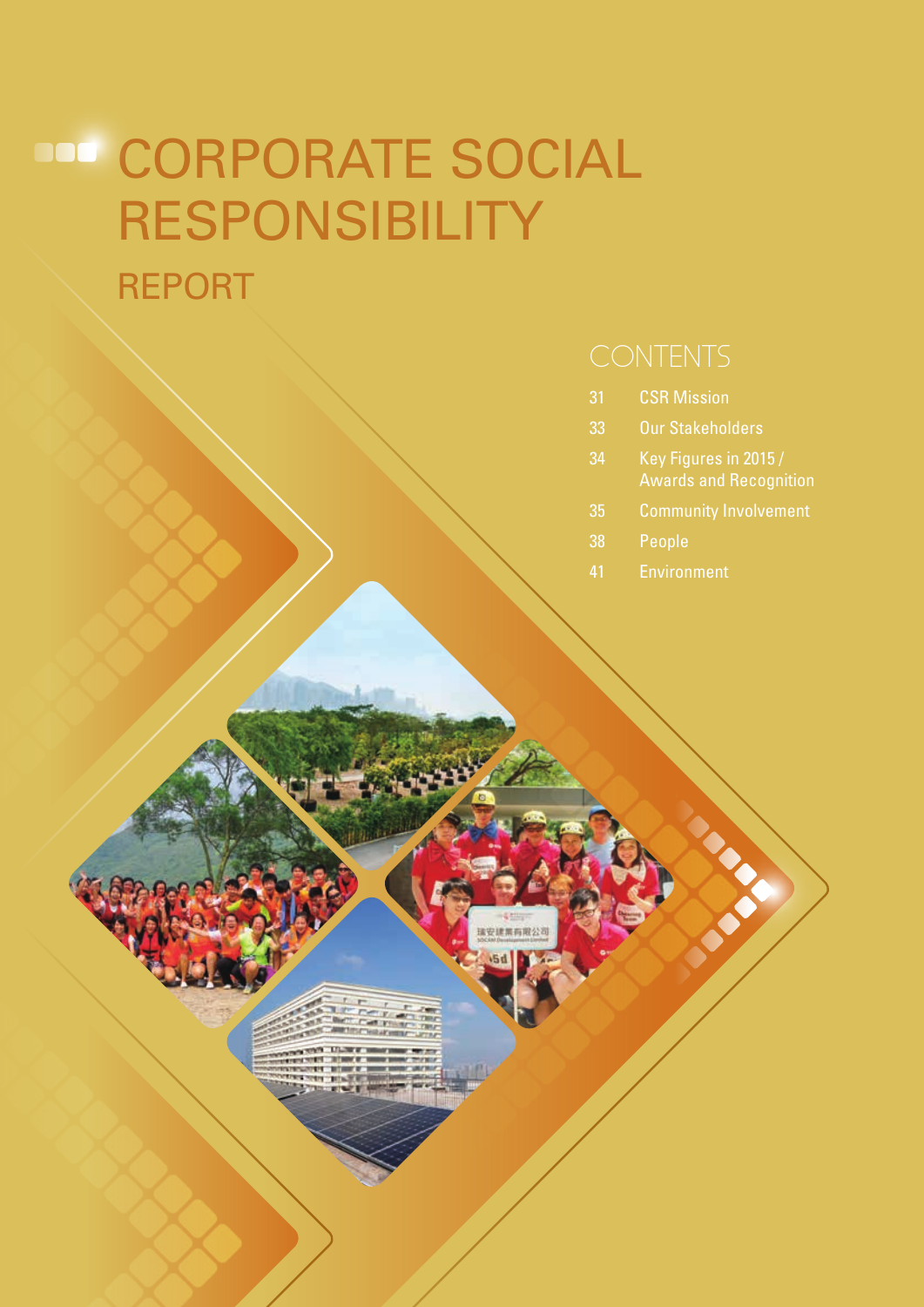# SOCIAL RESPONSIBILITY REPORT CORPORATE

SOCAM's corporate culture is based on the Shui On Group's adherence to a comprehensive set of corporate governance principles, and our commitment to quality, integrity, innovation and excellence in everything we do.

Shui On Corporate Mission Statement, introduced in 1984, sets the foundation for building our corporate culture and it embodies our emphasis on corporate social responsibilities. It defines our core objectives regarding a sustainable business model, our relationships with clients, responsibilities to our people and our management philosophy and corporate culture.

#### **We believe in:**

- cultivating a set of shared values on which all our policies and actions are based;
- integrity, objectivity and fair play in business and staff relationships to foster mutual trust and respect;
- providing our clients with quality service and products;
- an environment in which our people can excel, develop and grow with the company.



In 1993, the Shui On Group embarked on its Total Quality Management journey, and we were among the earliest business operations to adopt ISO standards in areas such as Environmental Management and Occupational Health and Safety Management, progressively employing unambiguous and systematic procedures to be embraced by all personnel as well as building a health, safety and environment-friendly culture among our staff.

As early as 1982, the Shui On Seagull Club was formed which organised and promoted community service activities among staff. Before that, Shui On had already set up a Training Department, underlining its commitment to staff training and development.

SOCAM's overall CSR principles were then foregrounded and codified in a Policy Statement of 2008, with coordination and oversight undertaken by a CSR Steering Committee.

#### **CARING FOR OUR PEOPLE**

**CARING FOR THE COMMUNITY**



**CARING FOR THE ENVIRONMENT**

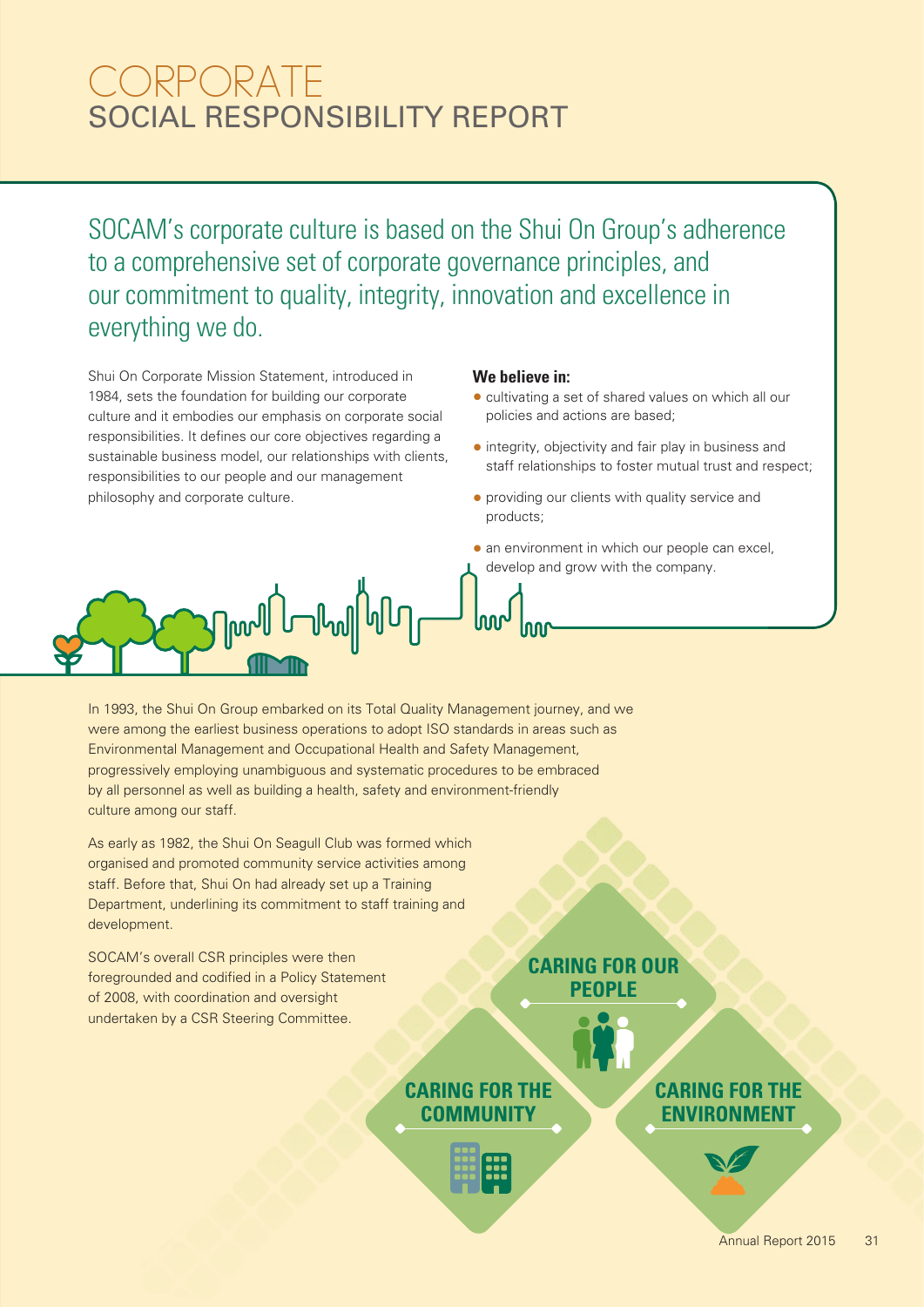### **UPHOLDING OUR CSR COMMITMENT**

In a changing world, SOCAM's CSR responsibilities are not static. We remain alert to the rapid technology developments and methodologies that allow us to save power and reduce our carbon footprint. In 2015, we reduced our Greenhouse Gas (GHG) emissions by 12% compared to last year. Our timber consumption dropped gradually as we increased use of reusable aluminum formwork.

Despite facing operating headwinds as we refine our business focus, the Company has been able to sustain our CSR commitment. Last year, our staff volunteering hours, in reaching out to the wider community, increased by 21%.

For our people, we focus on training programmes and development opportunities to enhance their personal growth, a rigourous concern for site safety as well as general staff health and wellbeing, making Shui On a better place to work.

### **SOCAM'S THREE CSR IMPERATIVES**

#### THE COMMUNITY, THE ENVIRONMENT, OUR PEOPLE

SOCAM's 'We Care' spirit dates back to 1982. Through the Shui On Seagull Club, a staff charitable association, we encourage our employees to participate in volunteering work serving the needy.

As concerns about resource depletion and a changing climate became a global imperative, SOCAM had begun to upgrade our approach to building construction and landscaping for a more sustainable environment, introducing ways to reduce GHG emissions and improve waste management and re-use of materials.

We look for every possible way to ensure the safety of our workforce. Over the past five years our accident rates per 1,000 workers have been consistently below that of the industrial accident rate average.

Of parallel concern is the personal growth, development and wellbeing of all employees.

In all areas, we put in place measures to quantify our CSR performance. Through internal and external audits, we are able to find further incentive for improvement.

Our CSR reporting follows guidelines and principles laid down by the Environmental, Social and Governance Reporting Guide of the Stock Exchange of Hong Kong that covers areas including Environmental and Social considerations.



**Barrier Free City Orienteering Competition**



**Nanjing Tree Planting**



**Workshops for Children with Special Education Needs**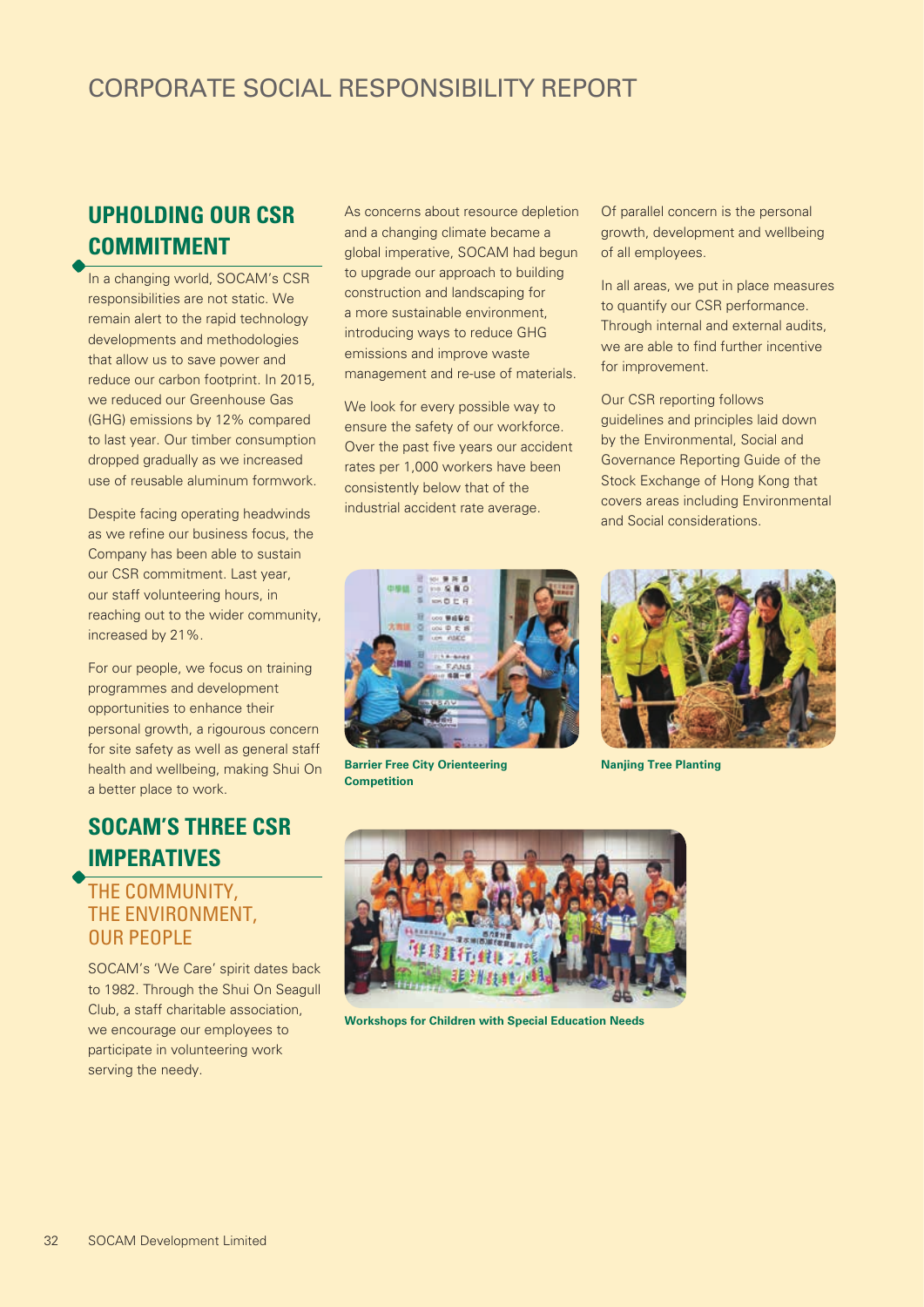#### **OUR STAKEHOLDERS**

SOCAM's core businesses involve property and construction. As a listed company in Hong Kong, we uphold a strong commitment to corporate governance and open communications. The following table outlines our relationships with our key stakeholders:

#### **Subcontractors And Suppliers**

Sub-contracting is a necessary and valuable part of our resource base. We work closely with our partners through regular meetings and target seminars to ensure a seamless understanding of our project standards and adherence to health and safety measures. We organised safety and environmental workshops for subcontractors and their site-in-charges where more than 246 participants were present. We recorded a total of 97,055 man-hours in all on-site health, safety and environment training.

#### **Investors/Shareholders**

Transparency and clarity are key to investor confidence. Through our website, annual general meetings and special general meetings, we maintain an ongoing active dialogue with shareholders. During the year, a number of investor meetings were conducted.

# **Employees**

We conduct open and transparent performance appraisals. Training courses, Intranet channels, staff newsletters and management access help facilitate better communications.

# **Media**

Regular press releases, meetings and responsiveness to enquiries allow us to keep an open dialogue with the general public.

# **General Public**

Construction project offices keep a close relationship with the local neighbourhood to ensure the minimal impact on daily lives. Our staff also engages with local communities through active volunteering.

# **Clients**

Our relationship with clients is well-established, and we are dedicated to conducting open dialogue through regular meetings and communication. We regard SOCAM's reputation for on-time, on-budget project delivery as paramount. A target seminar is held every year where government authorities and clients are invited to give speeches to management staff and subcontractor representatives. More than 254 participants attended in 2015.

**Tenants**

SOCAM property projects seek to create high-functionality interiors and a pleasurable exterior environment.



### **Hill Property Buyers**

From purchase to after-sales, we seek to engender long-term satisfaction and relationships.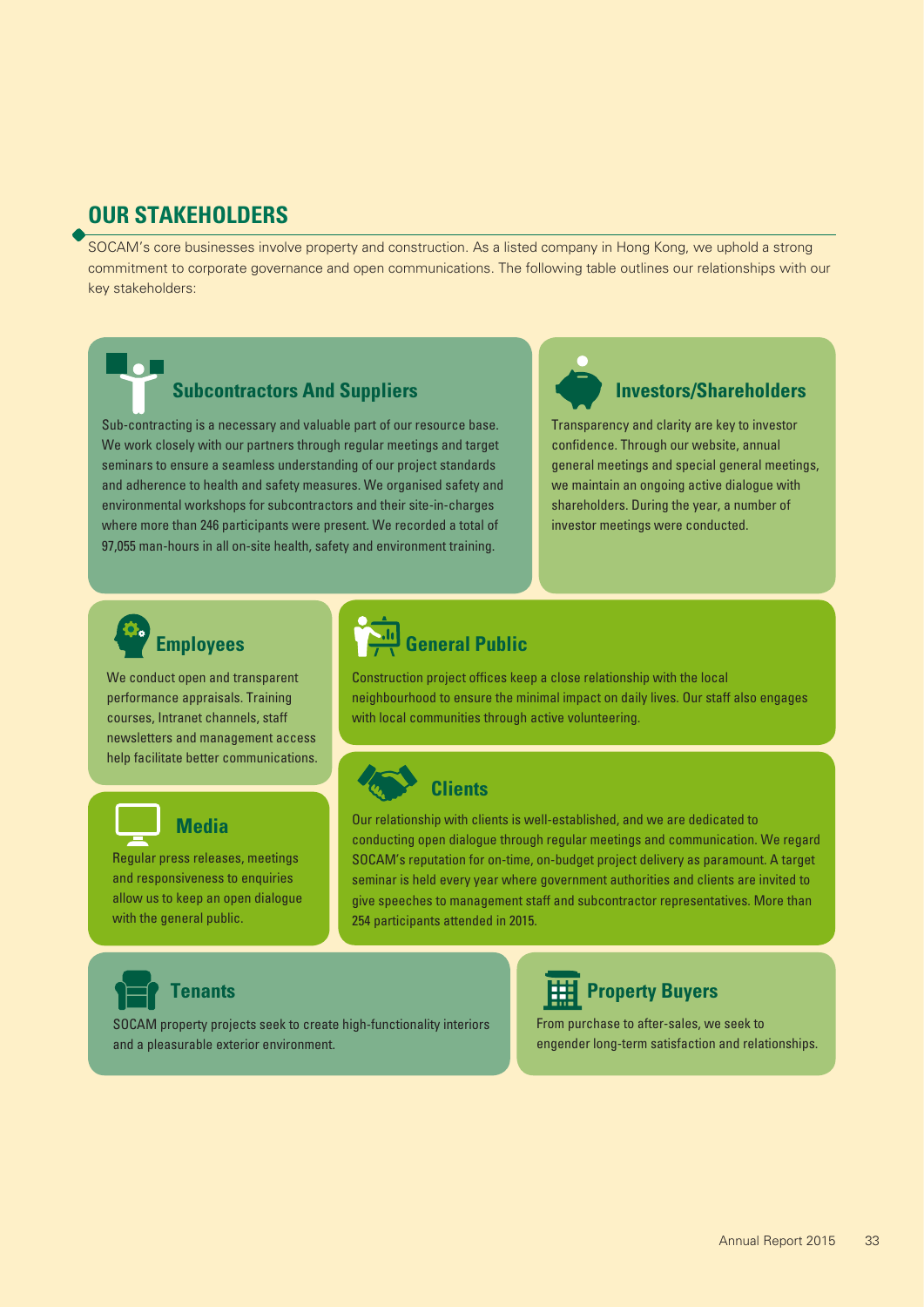

### **AWARDS AND RECOGNITION**





Council of Social Service for nine consecutive years

• The 6<sup>th</sup> Hong Kong Outstanding **Corporate Citizenship** Award Enterprise Category (Merit Award) and Volunteer Team



Category (Bronze Award) by Hong Kong Productivity Council

#### ENVIRONMENTAL **PERFORMANCE**

- (Merit Award) Hong Kong Awards for Environmental Excellence 2014 Construction Industry – So Uk Estate Phase 1
- (Merit Award) 21<sup>st</sup> Considerate Contractors Site Award Scheme – Outstanding Environmental Management and Performance Award – CLP Power's Premises
- Wastewi\$e Certificate of the Hong Kong Green Organisation – So Uk Estate Phase 1 and 2



#### **SAFETY**

- (Gold Award) Safety Management System Award in the 14<sup>th</sup> Hong Kong Occupational Safety & Health Award
- (Gold Award) Construction Safety Forum and Award Presentation 2015 – Best Safety Culture Activity Team – Public Rental Housing Development at San Po Kong
- (Gold Award) Construction Industry Safety Award Scheme 2014/2015 – Minor Renovation & Maintenance Works – CLP Power's Premises
- HKCA Proactive Safety Contractors Award for the year 2014 by Hong Kong Construction Association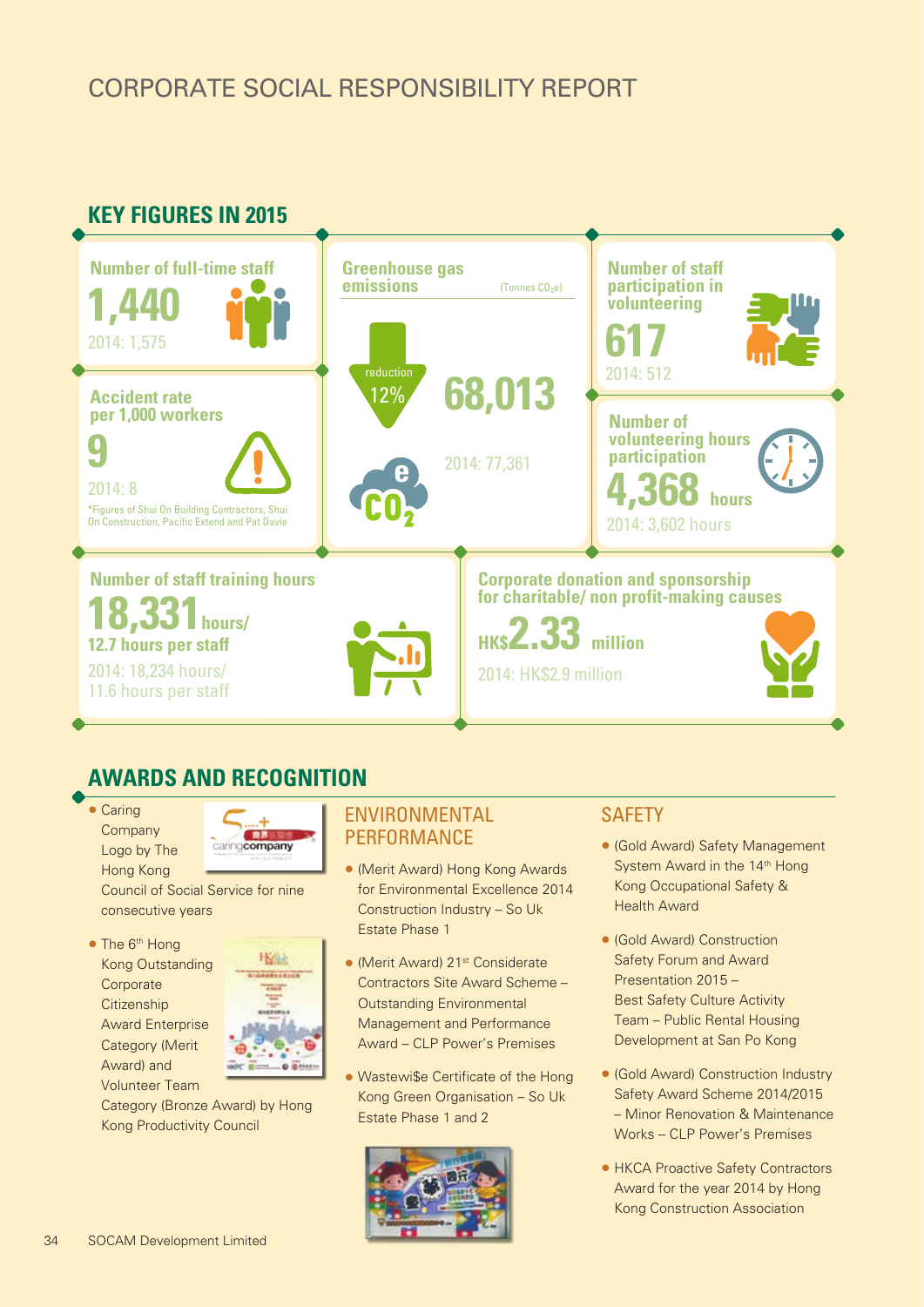# COMMUNITY INVOLVEMENT

- **SUPPORTING YOUTH DEVELOPMENT**
- **CARING FOR THE ELDERLY AND DISADVANTAGED**
- **OUR VOLUNTEER TEAM**



**Young Samaritans Peer Support Programme**

SOCAM continued to reach out into the communities in which we operate, offering financial help, opportunities for advancement and care, concern or support from staff volunteers.

During the year, community volunteering hours by SOCAM staff increased by 21%, as more friends and relatives of our employees participated in the events to extend

fellowship and goodwill. In 2015, we donated approximately HK\$2.33 million to different community causes with a core focus on the training and development of children and youth, the wellbeing of the elderly and poverty relief. As a key industry player in construction, we also constantly support occupational health and safety activities and industry events.

## **SUPPORTING YOUTH DEVELOPMENT**

Supporting opportunities for youth development has long been an important focus of the Group's corporate social responsibility programme. Over the years, SOCAM has been privileged to be able to provide our support through various programmes in order to promote learning and self-confidence for the betterment of and individual's values and opportunities for the benefit of the wider community. In 2015 we have donated to, among others, the following initiatives:

- The Samaritans Young Samaritans Peer Support Programme to provide peer support to distressed youths in response to a growing concern over the number of teenagers committing suicide.
- Ronald McDonald House Charities Hong Kong to support families with seriously sick children
- Asian Youth Orchestra Scholarship open to young musicians
- Principal Chan Free Tutorial World Playgroup for Toddlers for lowincome families
- Support to orphanages and children in Guizhou, Chengdu, and Shanghai

#### CORPORATE DONATIONS TO COMMUNITY CAUSES



Industry Development **H** 19%





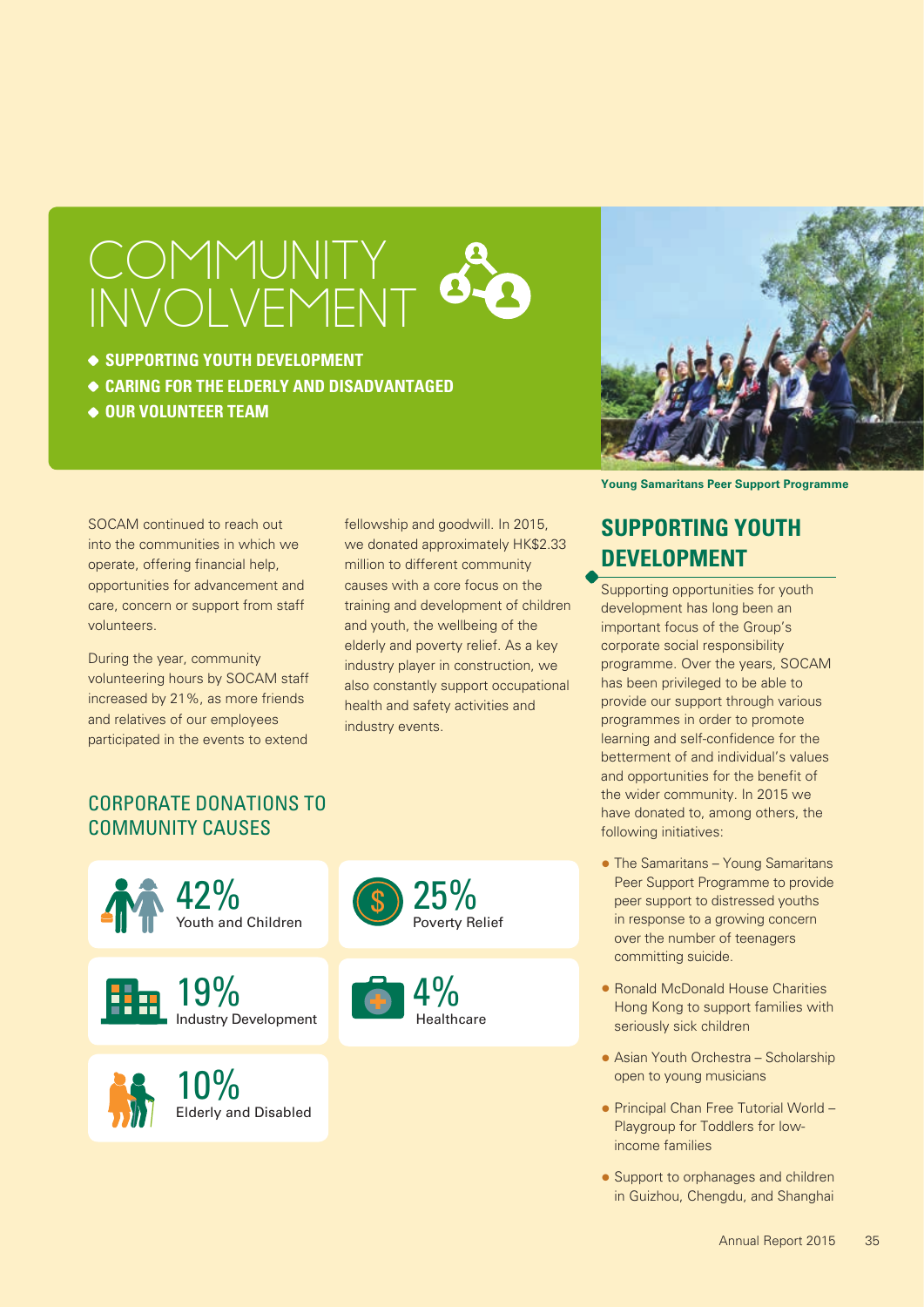We also provide an internship programme for the young people to gain practical experience in the industry so as to facilitate their future career planning. 44 interns were recruited and worked in various departments in 2015.

## **CARING FOR THE ELDERLY AND DISADVANTAGED**

The elderly population in Hong Kong has increased 5% in the last 15 years and is forecast to increase further over the next 10 years. It currently makes up 17% of the population. The Chinese Mainland mirrors this ageing demographic trend. The gradual demographic change brings along different social needs.

Our volunteers are devoted to build outreach relationships for our senior citizens, and are putting in more efforts in making regular home visits and organising gatherings for the elderly, particular during festive seasons. Shui On Seagull Club is a long-term partner with the Young Women's Christian Association to provide services to care for the elderly living in Sham Shui Po district in Hong Kong. Themed 'Experience a Colourful Life', we organised outings for the elderly to the Peak, a Mid-Autumn Festival party with special performances, and handmade craft sessions. Volunteers bought soup regularly for the elderly to foster a sense of belongings and help reduce their feeling of isolation.

Upholding the same commitment, our project offices in the Chinese Mainland are active in reaching out to the elderly in the communities in which we operate. In Guizhou, volunteers paid visits to the elderly

who live alone in rural areas, to show care and provide them with certain daily necessities.

In addition to the elderly, SOCAM also reaches out to the disabled. Our volunteers joined the 'Barrier Free City Orienteering Competition' organised by the Hong Kong PHAB Association by teaming up with the disabled in outdoor adventure. Also, in Guangzhou, volunteers paid visits to the local rehabilitation centre, with ten staff participating.

#### **OUR VOLUNTEER TEAM**

We continued to extend our involvement in local community development. In Hong Kong, working hand-in-hand with the Hong Kong Family Welfare Society, we served children with special education needs through drum workshops, planting and art classes in order to explore their potential, and to encourage essential life-long learning experiences.

Our volunteers joined a large-scale voluntary event '30-Hour Famine' camp organised by World Vision Hong Kong where we gave support in group activities for the participants. Our volunteers also joined and

co-organised rehabilitation sports days with the Hong Kong PHAB Association to promote sports and social inclusion. This year we again took part in the 'Stargaze Camp' organised by the Social Welfare Department of HKSAR Government to show our continuous support to the disadvantaged. 'Race for Water' was another activity where we experienced the hardship of peasants living in arid areas of China and raised funds for improving their lives.

Other major activities included participation in youth mentorship programmes, collecting used books for charity organisations to promote reading, raising money through the Group's annual charity walk for buying equipment for an elderly centre to address the daily needs of the elderly, and engagement in charity sports races, orienteering **KONG Race Walkin** competitions and blood **TR** donation.

4 In 2015, SOCAM organised 35 volunteering events to help those in need. The company also promotes outreach activities during the working week under SOCAM'S community service leave policy.



#### EMPLOYEE VOLUNTEERING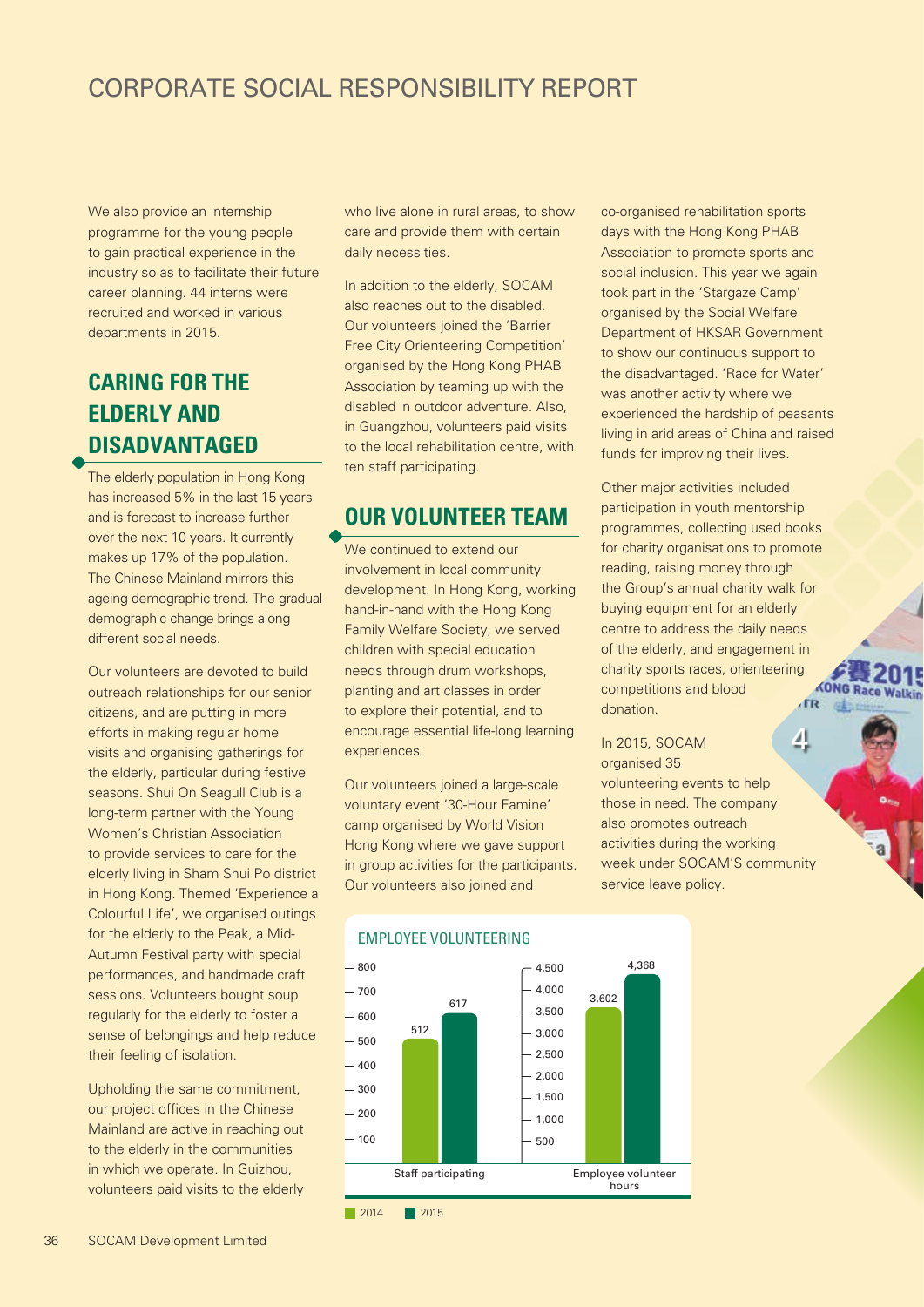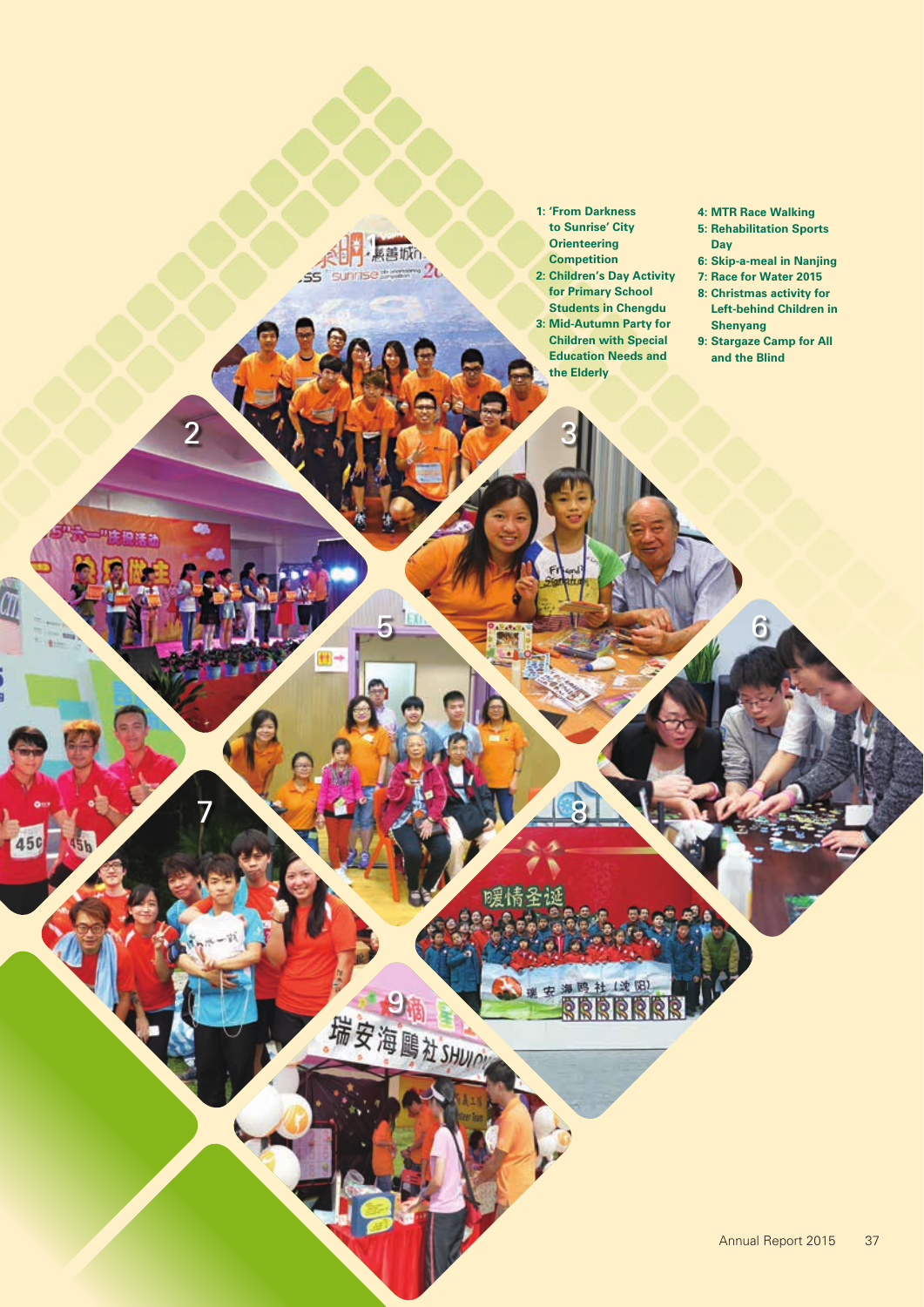# PEOPLE IN

- **HEALTH AND SAFETY**
- **EMPLOYEE WELLBEING ANTI-CORRUPTION**
- **TRAINING AND DEVELOPMENT**
	-



**Site Visit for Graduate Engineers**



As at 31 December 2015, we employed a total of 1,440 full-time staff, located in Hong Kong, Macau and the Chinese Mainland.

SOCAM has established a loyal workforce and has built competent teams in its operations. In recent years, SOCAM continued to attract, retain and develop talents in the highly competitive construction industry in Hong Kong through executive development and management trainee programmes. Increasing construction activities and projects in Hong Kong will continue drive demand for talents,

#### 2015 STAFF ATTRITION RATE





and it remains our objectives to be regarded as an employer of choice to retain high caliber competent staff. Our attrition rates averaged 17% in 2015.

#### **HEALTH AND SAFETY**

Health and safety is a high priority especially for our construction operations which were among the first in Hong Kong to achieve

internationally recognised standards such as OHSAS 18001. We have successfully secured the certification of International Safe Workplace designated by the World Health Organisation (WHO). Senior management actively leads initiatives involved in our 3-tier Health, Safety and Environment (HSE) organisation, and commits to providing all necessary for effective implementation in this aspect.

OUR POLICY STATEMENT

**1**

Considerations for HSE shall highest priority in matters of design, methods and

The concern for HSE is the responsibility of every employee and subcontractor of the company.

**2**

Through continuous upgrading of standards, is to reduce the number of environment.

**3**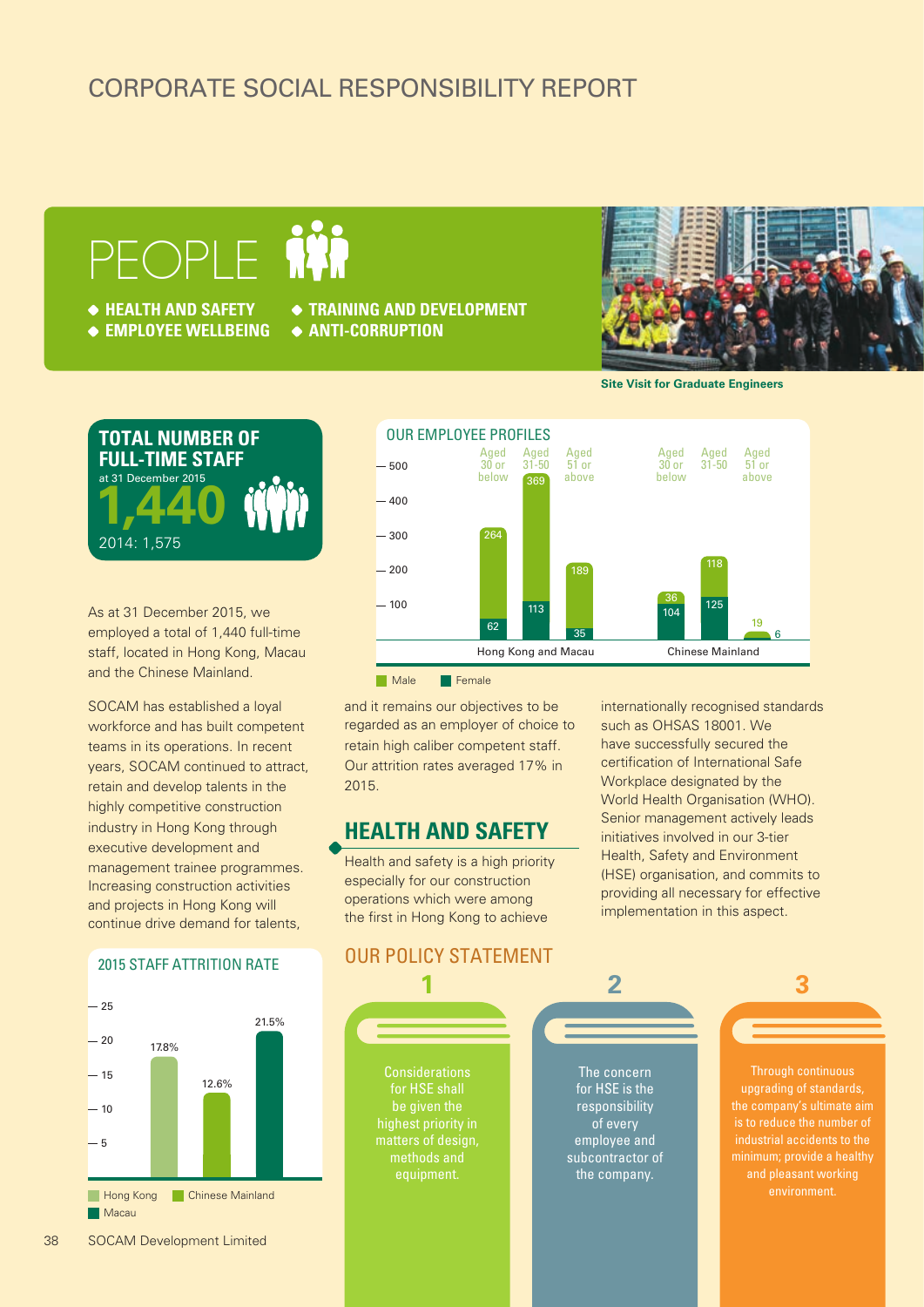#### ACCIDENT RATE:

We strive to keep our health and safety best practices and procedures under constant review with the aim of achieving continuous improvement, and maintain a rigorous 'Safety First' policy. Over the past five years our accident rates per 1,000 workers have been consistently below that of the industry average. In 2015, we recorded a total of 44 accidents, which represents a rate of nine cases per thousand workers. None were fatal cases.





**Safety Newsletter**

To encourage innovative ideas for solving HSE issues, an in-house Health, Safety and Environment Innovation Award was organised. Eight innovative entries were received; Plant & Machinery Department prevailed for its project on Auxiliary Wheel for Trolley.

Systematic review of method studies on operational practices and training needs were conducted along with a series of initiatives to reinforce site safety culture. A safety measuring system is in place to reward safety model workers with medical checkups and family gatherings. A family picnic day was held with total participants of 170, including safety model workers, safety prefects and their family members.

## **TRAINING AND DEVELOPMENT**

SOCAM continues to promote a learning culture which has over the years been a pillar of our corporate culture. We have a complete set of Training Policy in place to provide guidelines and terms of reference for various initiatives in providing, supporting and facilitating measures to upgrade professional, technical and managerial competencies.

Our Career Development Programme has been a key driver for a continuously high quality workforce supply. These structured training programmes are designed and delivered to help staff develop different job functions. Trainees will receive on-the-job training covering both technical and soft-skills expertise.



**Young Lu Pan Award Winners**

#### TYPE AND NUMBER OF WORK INJURY

|                                    | 2015 | 2014 |
|------------------------------------|------|------|
| Fatal                              | Ω    | Ω    |
| Non-fatal                          | 44   | 32   |
| Injury rate<br>(per 1,000 workers) | 8.56 | 7.74 |

In 2015, SOCAM's construction division recorded a total of 97,055 numbers of participation, including subcontractors' workers, for specific site health, safety and environmental training (86,944 in 2014).



Graduate Engineer Training Programme 19

PROGRAMMES AND NUMBER OF INTAKE DURING THE YEAR





Trainee Foreman Programme

17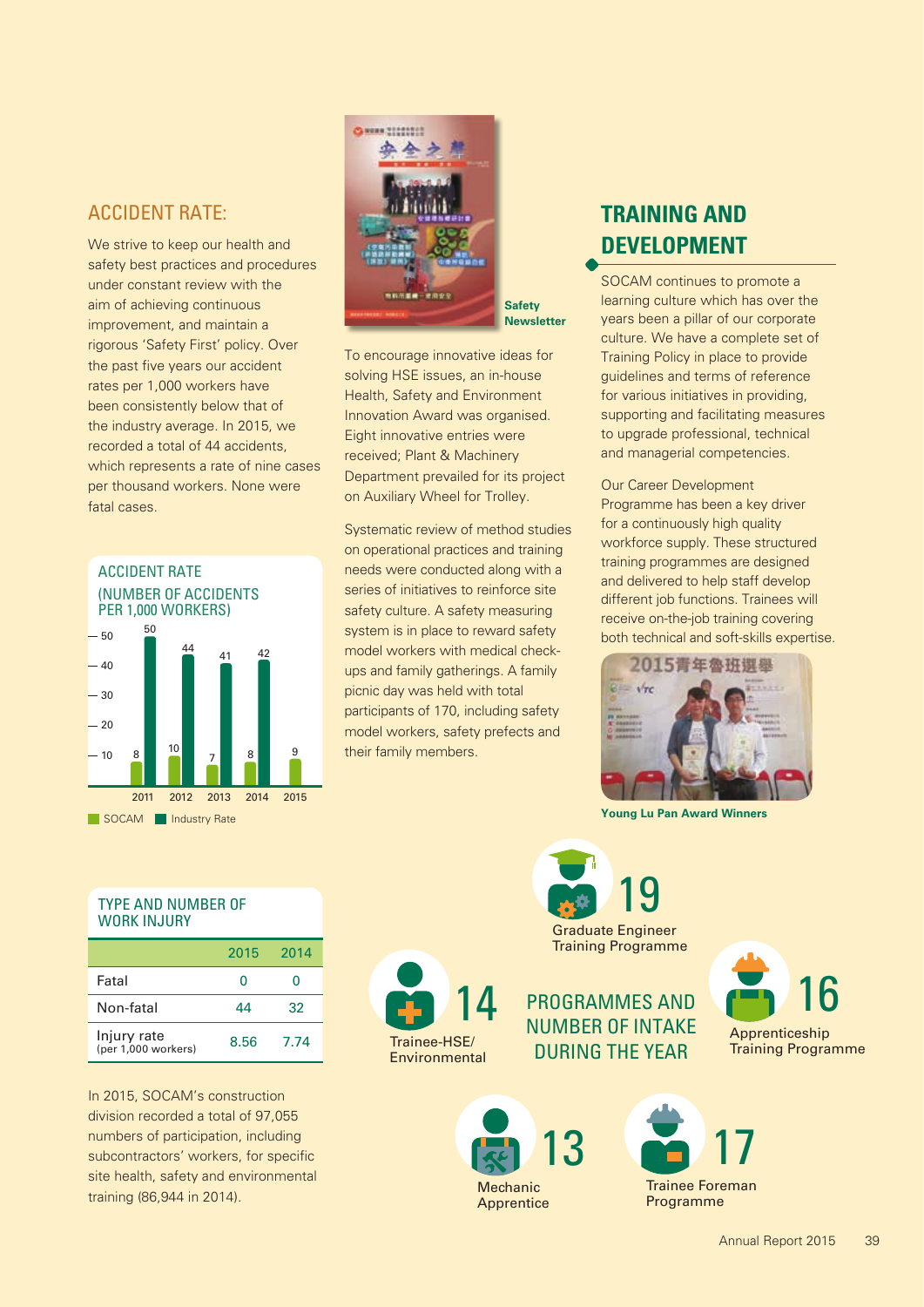There are various implementation programmes which the Company adopts for developing professional and technical competency. We operate a comprehensive training sponsorship programme in order to support employees to pursue selfdevelopment. During the year we committed some 18,331 man-hours to external and in-house training.

 $-2,000$  $-4.000$ 

155

 $2.02$ 

#### **EMPLOYEE WELLBEING**

At SOCAM, we value each employee as a member of the Shui On community and seek to ensure their overall wellbeing. We adopt a holistic approach embracing physical, emotional, recreational, intellectual and occupational aspects. In Hong Kong, to enhance work-life balance and employee relations, the Shui

25 229 258

On Recreation Club, which is funded by the Company, organized sports, outings and social activities. 21 events including celebration parties, health talks and fruit days were organised for employees, with over 3,100 numbers of participation with the aim of enhancing our people's sense of belonging and team solidarity.



**Art Jamming**

#### **ANTI-CORRUPTION**

Shui On is committed to maintaining a high standard of corporate governance which is built on a solid foundation of integrity and trust. We have policies and measures in place to guide and facilitate our employees in holding high ethical standards, these include a Business Ethics Policy, Employee Codes of Conduct, and Whistle Blowing Policy.

Shui On has joined hands with the Independent Commission Against Corruption (ICAC) to conduct integrity training for our employees since 1988. This training is held regularly to pinpoint corruption-prone areas, provide practical advice on procedural safeguards and integrity management. This helps to develop best practices, strengthen internal controls and minimise corruption risks.

In 2015, 32 such training sessions were conducted, attended by management and general staff with a total of 886 numbers of participation.



500

Hong Kong and Macau Chinese Mainland

420

 $-1,000$ 

NUMBER OF TRAINING HOURS BY EMPLOYEE TYPE

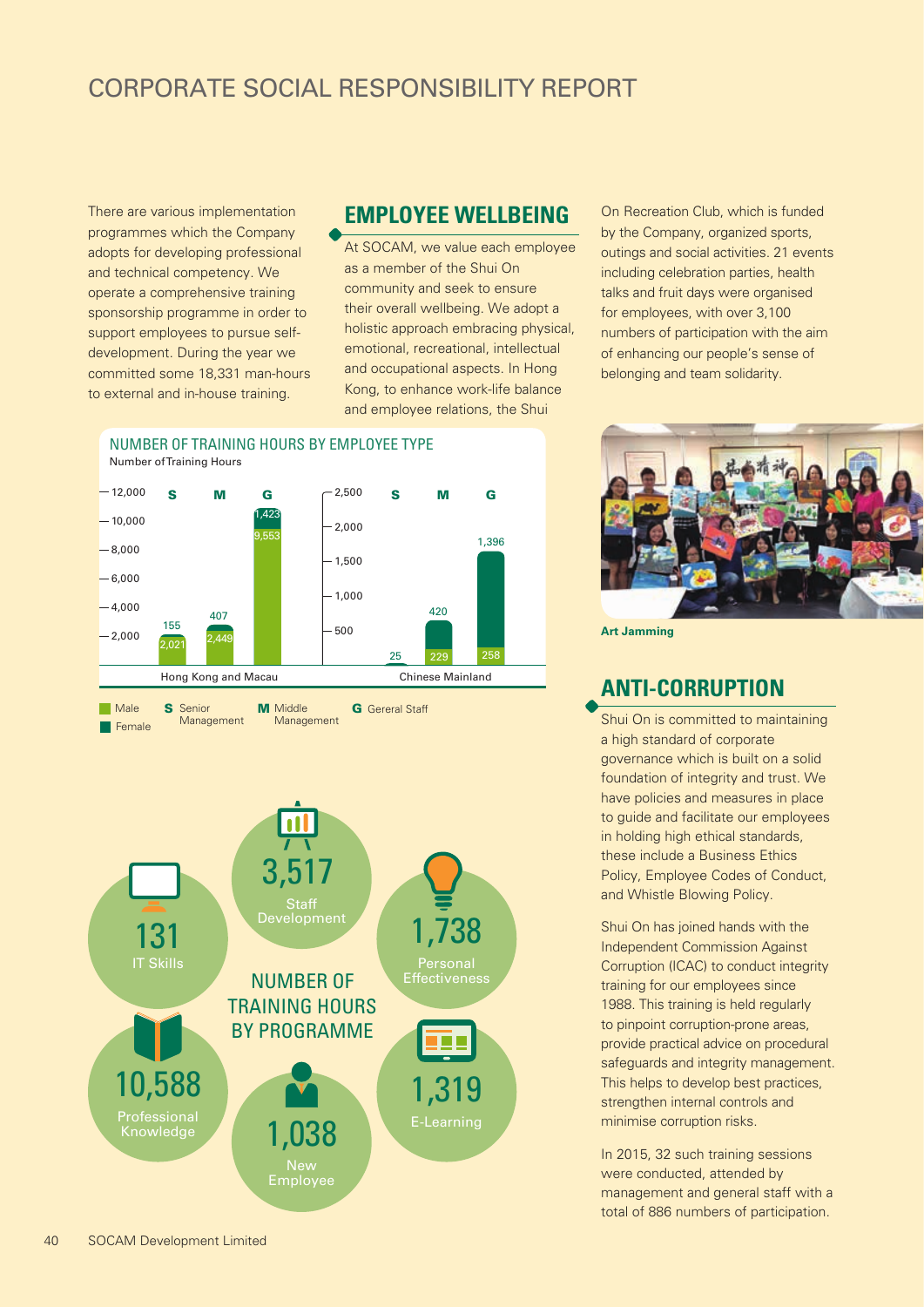# ENVIRONMENT

**CARBON EMISSION REDUCTION**

**WASTE MANAGEMENT**





SOCAM takes a holistic approach to minimising our environmental impact while concerning ourselves with the detail in every regard. We focus on reducing our carbon emission, waste management, and conserving energy and natural resources. In all these areas we have written policy statements drawn-up and implemented by our HSE steering committee. Whenever necessary, these policy statements, reviewed regularly, provide targets in behaviour-based safety schemes, safe climate surveys and energy performance indicators.

Shui On Building Contractors and Shui On Construction have obtained ISO 14001:2004 certification for our Environmental Management System. In the annual review in 2011, the Hong Kong Quality Assurance Agency confirmed that our EMS monitoring capabilities exceed regulatory requirements and that the re-use of materials across different work sites shows a high degree of planning and innovation.

During the year, SOCAM fully complied with all the relevant laws and regulations that have a direct bearing on our business activities.

### **CARBON EMISSION REDUCTION**

SOCAM operates under ISO 14064 certification which sets down principles and requirements for quantifying and reporting GHG emissions. In achieving reduction, we use devices like timer controls and motion sensors for electrical appliances and lighting systems, adoption of LED lighting, and solar power water heater systems.

#### **Hong Kong Tree Planting**

We have verified our GHG emission since 2013 with satisfactory results. Our annual carbon emissions are much influenced by our on-site project activity over the year. In  $2015$ , our total Co<sub>2</sub>e emission were 68,013 tonnes, which comprises on scope 1 (direct emissions), and scope 2 (indirect emissions) and scope 3 (other indirect emissions). There are some effective directives we can, and have, put in place:



Regular maintenance of all site equipment to enhance operational performance, energy efficiency and working life span



Reduction in the number of trips by debris disposal vehicles through implementation of waste management plans



Refueling with ultra-low sulphur diesel in all plant machinery to reduce pollution



Shutting down all vehicles and generators when not in immediate use



**Chongqing Tree Planting**